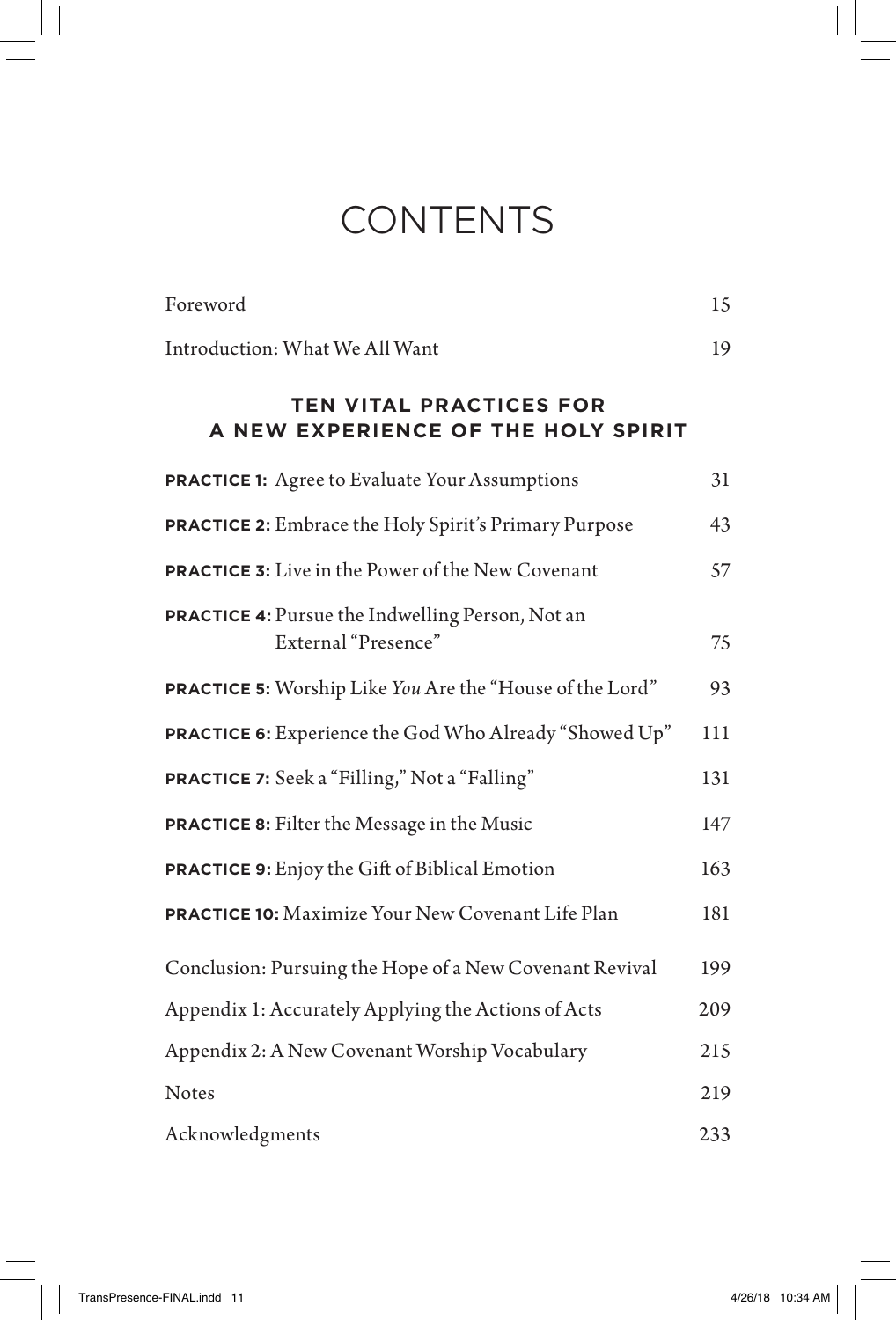# PRACTICE 1

# AGREE TO EVALUATE YOUR ASSUMPTIONS

*The Indwelling Spirit Challenges Me to Find the Balance of "Spirit and Truth"*

Pastor Jim Cymbala is well known for his book *Fresh Wind, Fresh Fire,* which has captivated and challenged thousands of readers with stories of dramatically changed lives*.* His wife, Carol, leads the famous Grammy-award-wining Brooklyn Tabernacle Choir. Cymbala preaches to over ten thousand every weekend in multiple church services. Every Tuesday night, thousands gather for the weekly prayer meeting, just as they have done for over forty years.

In recent years, Jim has become a treasured friend. He helps to lead a national coalition of pastors called *The 6:4 Fellowship* (64fellowship.com). Under this banner, Jim and I have sponsored one-day gatherings for Christian leaders in various cities across America, calling them back "to prayer and to the ministry of the word," the leadership priorities emphasized in Acts 6:4.

I've often heard Jim say, "When it comes to the Holy Spirit, churches are either cemeteries or insane asylums." Certainly there many churches that have found the balance and enjoy a rich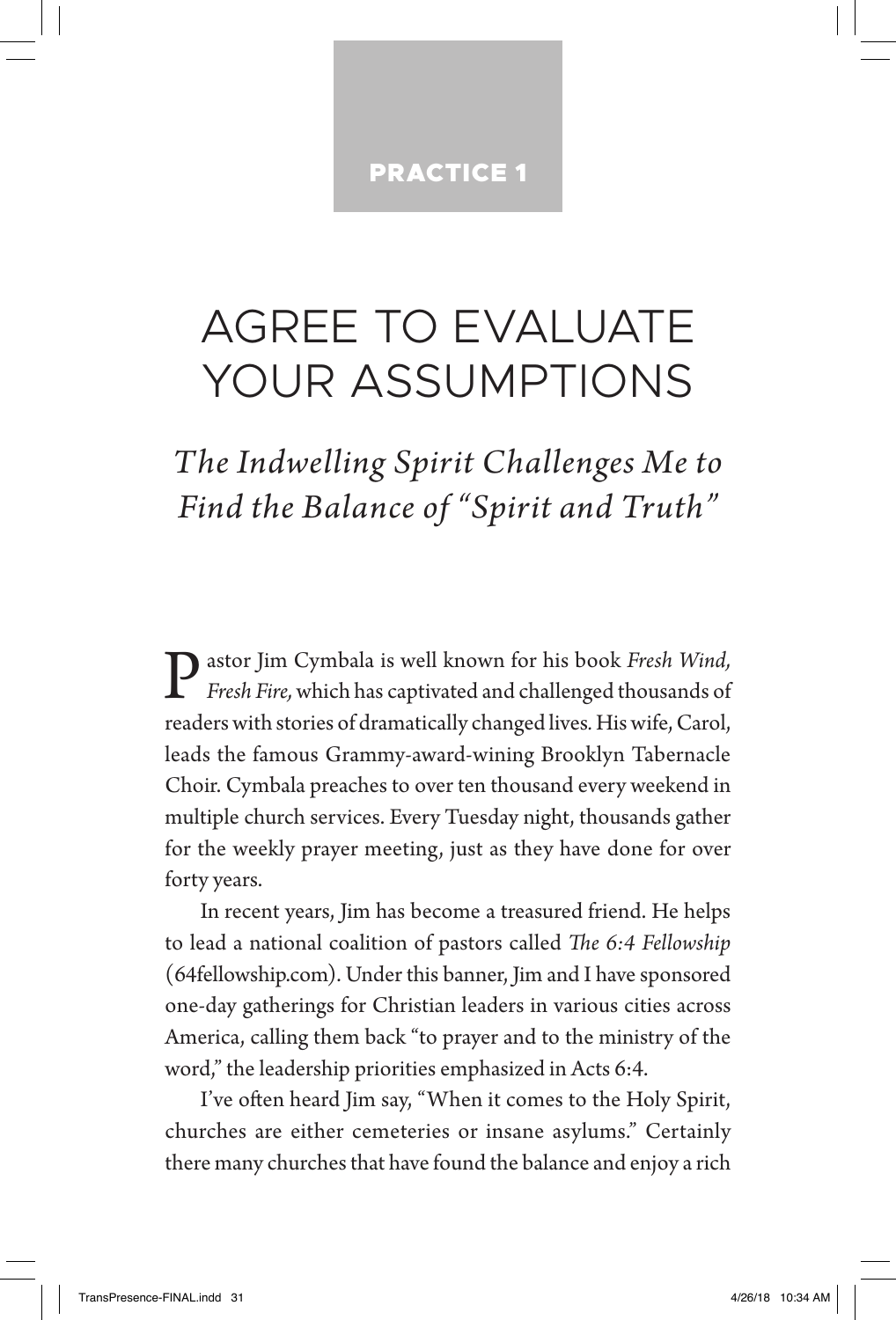experience of the Holy Spirit. But as I think of my own Christian journey, that pretty much sums it up. I was deeply embedded in and enamored with both extremes in the early years of my Christian faith, often bouncing between the two like a wellmanipulated pinball.

## **DIVERSE AND DIVIDED**

Looking back decades later, I am keenly aware of all the divergent opinions about matters of the Spirit. It seems so odd that the clear truth of the Scriptures about the person and work of the Holy Spirit has become so convoluted by our various doctrinal and denominational differences. The Spirit's work is to unite the people of Christ with one heart and mission. Somewhere along the way, we've mucked it up with debate, division, and even disdain.

It's quite difficult to be completely unbiased in our application of the doctrine of the Holy Spirit. We all suffer from some degree of subjectivity. I agree with David Peterson, who wrote, "Those who desire to bring their theology and practice under the criticism and control of the biblical revelation can find themselves in serious conflict with one another. Most of us are more conditioned by custom and personal preference in this matter than we would care to admit!"1

Some of us lack significant experience in the life of the Spirit and so tend to be very skeptical and even afraid of things outside our carefully defined practices. And some of us cherish certain experiences, some of which cannot be explained biblically, but are still very real. We can even make these experiences sacrosanct. This can create a filter through which we interpret the work of the Spirit and even judge others who have not been on the same journey.

I think it is safe to say that we have to get "past our past." This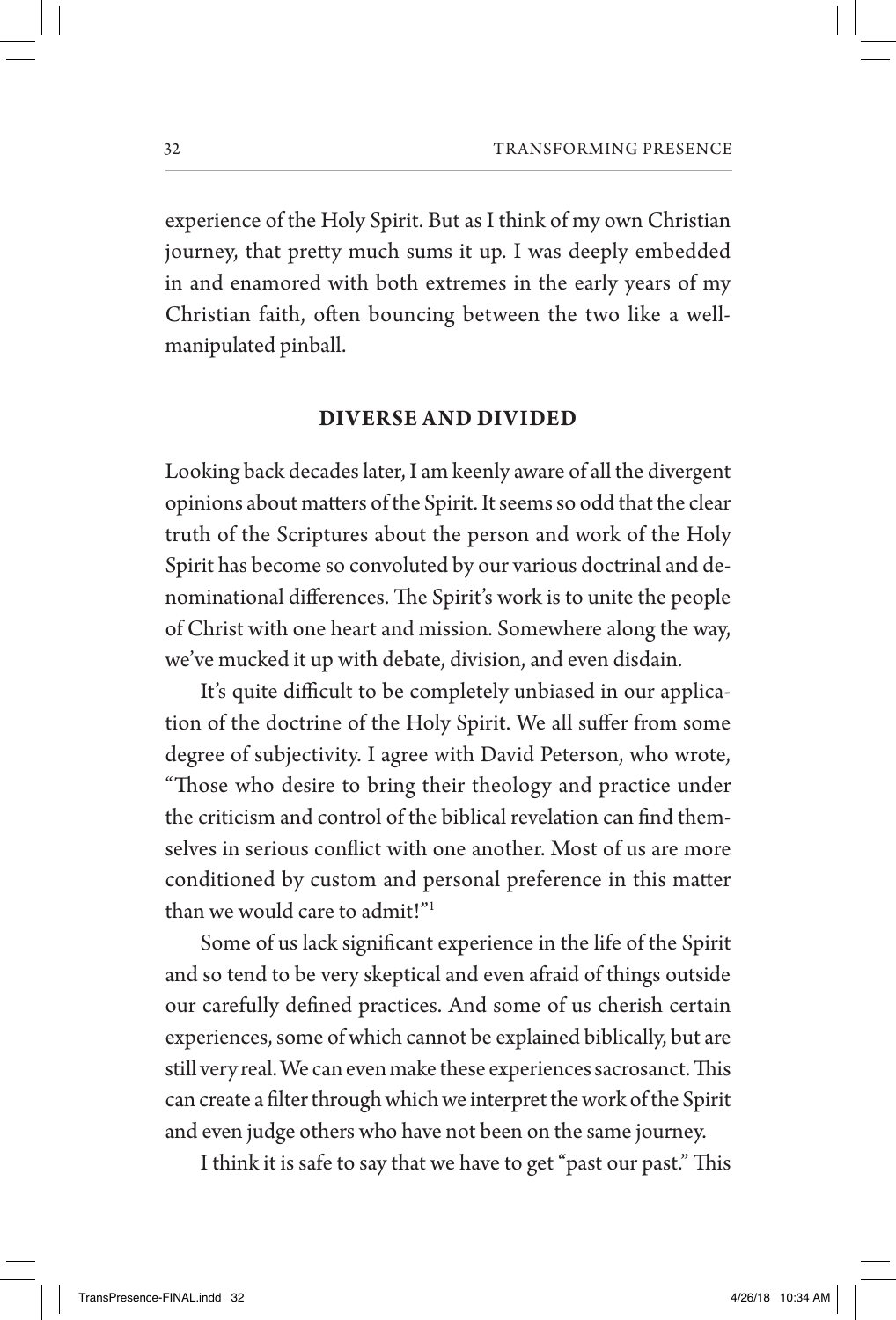is not an easy or comfortable process. Yet it is absolutely essential if we are going to come to terms with clear New Testament experience of the Holy Spirit both personally and in our congregational gatherings.

Reformed writer Michael Horton notes, "If some churches marginalize the Spirit in favor of the institution and its forms, others react simply by making the opposite choice. However, there are myriad ways of domesticating the Spirit besides assimilating his sovereign work to formalism. If some render the Spirit an ecclesiastical employee, others presume to make the Spirit a mascot for a movement or a prisoner of their own private experience."2

## **SPOOKED BY THE GHOST**

According to research by the Barna Organization, most Christians do not believe that the Holy Spirit is a *living* force. (We'll talk more about the "force" word later.) "Overall, 38% strongly agreed and 20% agreed somewhat that the Holy Spirit is 'a symbol of God's power or presence but is not a living entity.'"3 Among those who believe in the biblical understanding of the Holy Spirit, much confusion still exists.

The church I grew up in preached from the old King James Version of the Bible. In that translation, the Holy Spirit is called the "Holy Ghost." In my elementary years I would often watch a little cartoon titled "Casper the Friendly Ghost." It was not clear if this little guy was a boy who died and became a ghost or if he was just born to ghost parents. In any case, Casper was an outgoing goblin. Yet he often scared people in his attempts to befriend humans. One of his more popular lines stated, "I'll never be nothin' but a scary ol' ghost without any friends."

In my mind, I thought that maybe after Jesus died He came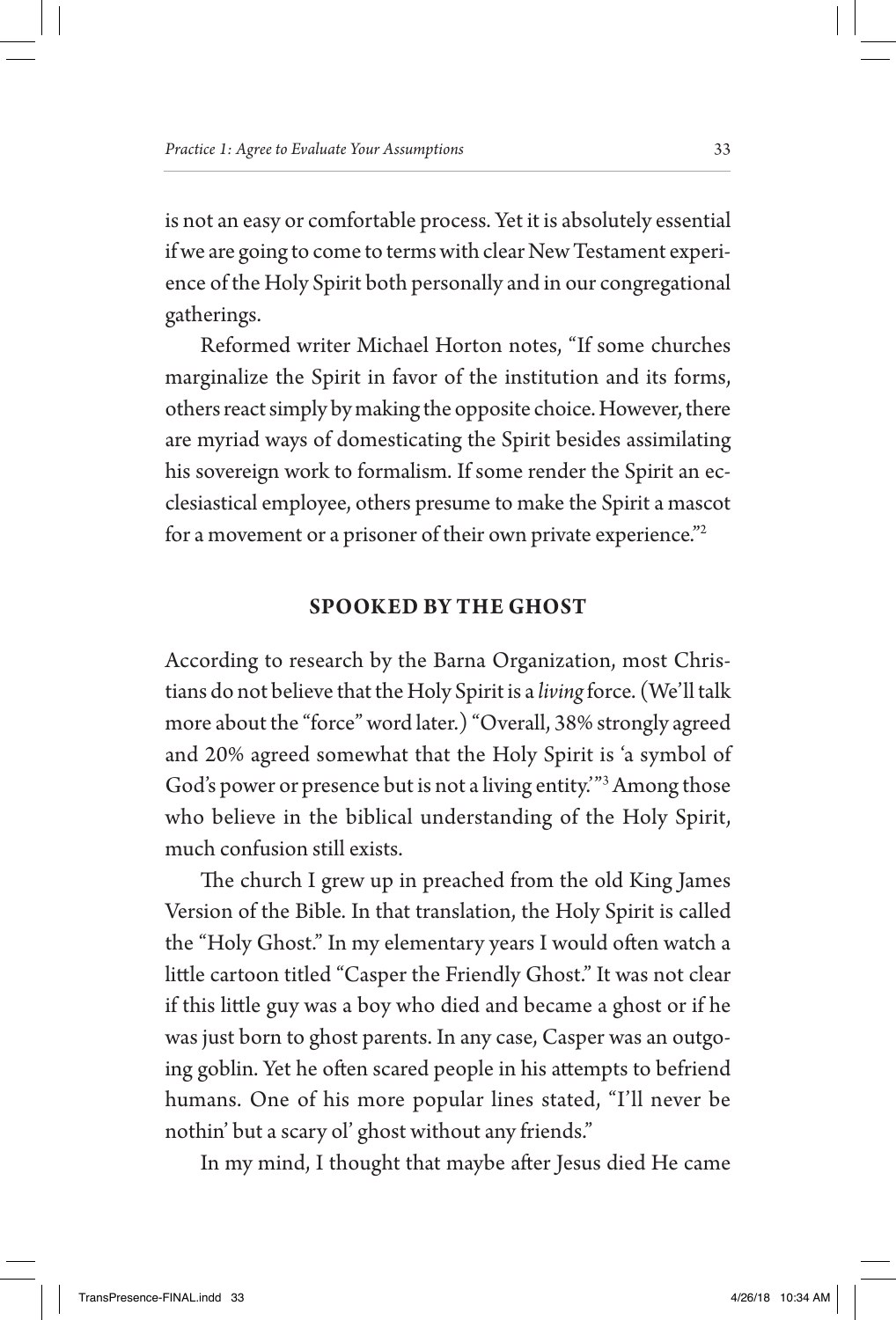back as the Holy Ghost. Like Casper, I assumed He was friendly, but I was a little bit spooked by the idea of a religious presence floating around waiting to show up at an unexpected moment to conduct some unusual spiritual business with me. Admittedly, this was beyond silly, but I wondered if the Spirit was also a bit scary to many other Christians and if they even really understood or embraced the whole idea of the Holy Spirit.

My childish misconceptions aside, I've met some Christians who seem to view the Holy Spirit as an ethereal, perhaps scary, entity hovering in the church's vent system, ready to pounce unexpectedly, inciting strange behaviors and out-of-the-box emotions—all for Jesus.

## **LEA NING TOWAR D THE SPIR IT**

Depending on your upbringing (or religious television viewing habits), you may have witnessed some bizarre antics promoted to be church-as-usual. In my high-school years, I visited, witnessed, wondered and even tasted of a pretty titillating variety of Christian experiences attributed to the Holy Spirit.

Assembly of God scholar Gordon Fee admits, "Pentecostals, in spite of some of their excesses, are frequently praised for recapturing for the church her joyful radiance, missionary enthusiasm, and life in the Spirit. But they are at the same time noted for bad hermeneutics. . . . First, their attitude toward Scripture regularly has included a general disregard for a scientific exegesis and carefully thought-out hermeneutics (the science of the study of Scripture). In fact, hermeneutics has simply not been a Pentecostal thing. Scripture is the Word of God and is to be obeyed. In place of scientific hermeneutics, there developed a kind of pragmatic hermeneutics—obey what should be taken literally;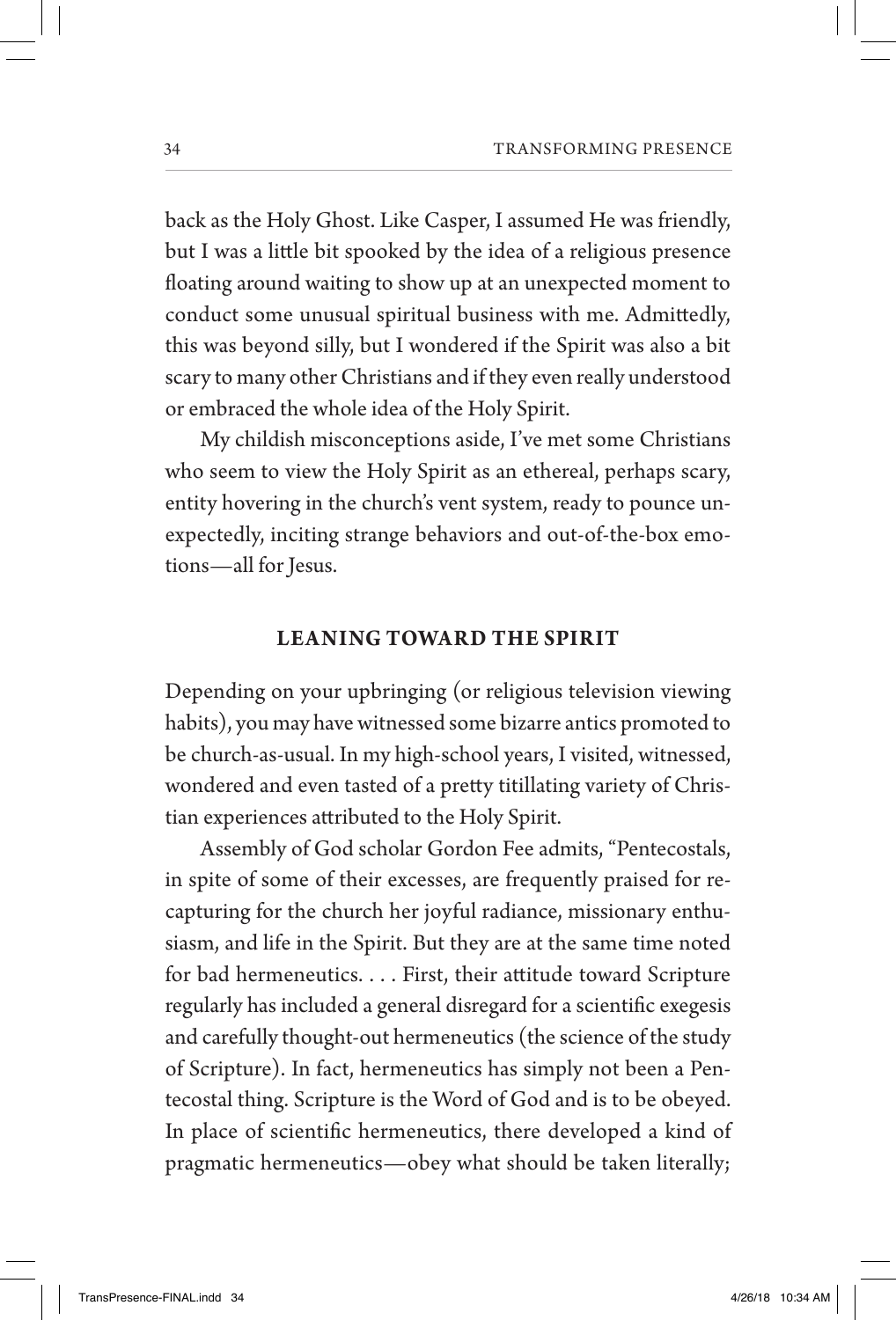spiritualize, allegorize, or devotionalize the rest. . . . Secondly, it is probably fair—and important—to note that in general the Pentecostals' experience has preceded their hermeneutics. In a sense, the Pentecostal tends to exegete his experience."4

# **LEANING TOWARD THE TRUTH**

At the more reserved end of the spectrum, many evangelical churches value heady, in-depth Bible teaching (and rightly so). Yet this mostly cognitive approach can inadvertently diminish a proper emphasis on the Holy Spirit. I will admit that for a season in my own life, I honestly viewed God as one big brain who worked exclusively in my mind. Anything below the neck might be excessive. I gave very little value to the total personality of the Spirit of God to work in my entire being—including my emotions (gasp!).

This cognitive bent can easily downgrade into a very predictable and systematized approach to the Christian life. I say it often: "Prayerlessness is my declaration of independence from God." The temptation to live on spiritual autopilot is constant. In our

highly educated, prosperous, and theologically astute Christian cultures we can tend to settle for "zipper prayers" to open or close various gatherings.

It also plays out corporately in the process of worship-planning and direction of worship

**Prayerlessness is my declaration of independence from God.**

services. The tech sheet is systematically concocted midweek, songs are plugged in, and the sermon is slotted like finely tuned machinery. Certainly, planning has its place. Yet, when a prayerful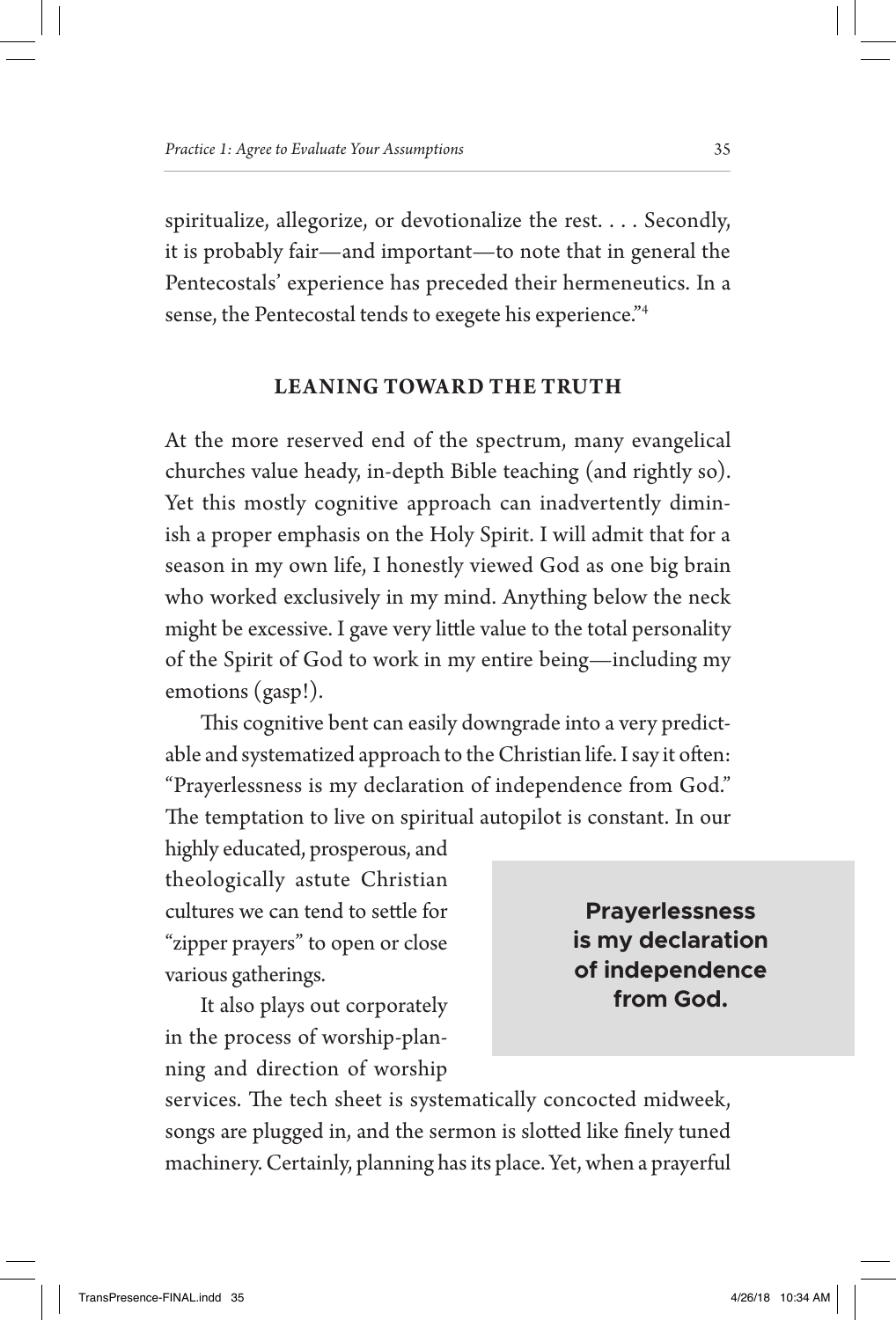and substantive reliance on the Holy Spirit does not to inspire and guide our planning, we stumble. When prayer is simply reduced to transition moments in the service, we are in danger of "doing church" week after predictable week, without a conscious and substantive reliance on the Holy Spirit.

In some circles, even biblical expressions of worship are frowned upon, such as joyful clapping or the lifting of hands in prayer and surrender. Anyone not aligning with a strict conservative view of the spiritual gifts is lumped in with extreme prosperity preachers. Lines are drawn. Camps are created. Disregard for anyone who disagrees tends to follow.

## **LEANING ON THE ATMOSPHERE**

Most of my speaking opportunities in recent years have placed me in larger, typically nondenominational, congregations. These churches tend to have a sizable budget for their worship department. While participating in hundreds of these church services, I have observed that, in more recent years, the idea of experiencing the Holy Spirit is evidently associated with concert-style technology, digitized lights, environmental smoke, thundering sound systems, gargantuan images of worship leaders on a screen, and emotionally charged repetitious lyrics. While these tools are not necessarily wrong, they can become the perceived delivery systems of the presence of the Holy Spirit. And if one's church cannot provide enough of this spiritual oomph for an inspiring experience of God, you can always get tickets to an event where traveling Spirit-accelerating performers will really turbo-boost our encounter with "the presence." Ron Owens expresses his concern candidly: "Today, especially in the realm of church music, God is often being used to display man's talent rather than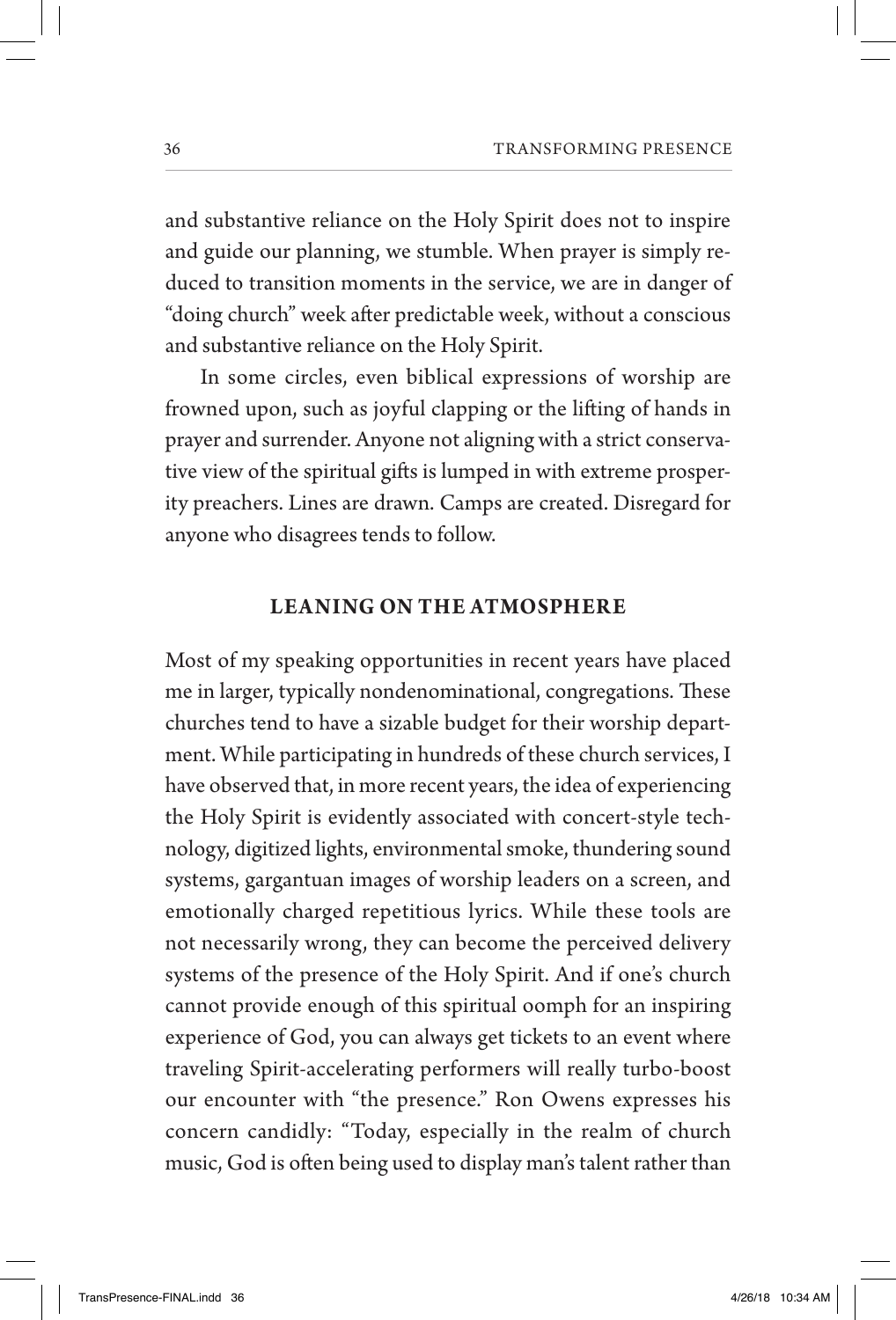man's talent being used to display God."5 Owens offers a heartfelt appeal:

Be careful how you play with the emotions of the people God has entrusted to your leadership and care. Be careful that your people do not become so accustomed to getting a "praise high" when they come to church that a service seems empty if they do not experience it. Many today hop from group to group, from church to church, looking for higher highs. The tragedy is that they have been led to believe that what they are experiencing is the Holy Spirit, when it is nothing more than an intense emotional response.<sup>6</sup>

It's been said that what matters is not how high you jump on Sunday but how straight you walk on Monday. But ultimately, the devil's objective is not to diminish the excitement of our worship

experience on weekends but rather, through any means, to discourage the empowerment of our daily walk in between. We have to make sure the sizzle of the service does not diminish the spiritual depth and enjoyment of our common walk with God.

We don't live at Disney World. While we all love extraordinary vacations, most of life is very mundane. As one friend says, "the work is in the valleys." The truth of

**We have to make sure the sizzle of the service does not diminish the spiritual depth and enjoyment of our common walk with God. We don't live at Disney World. While we all love extraordinary vacations, most of life is very mundane.**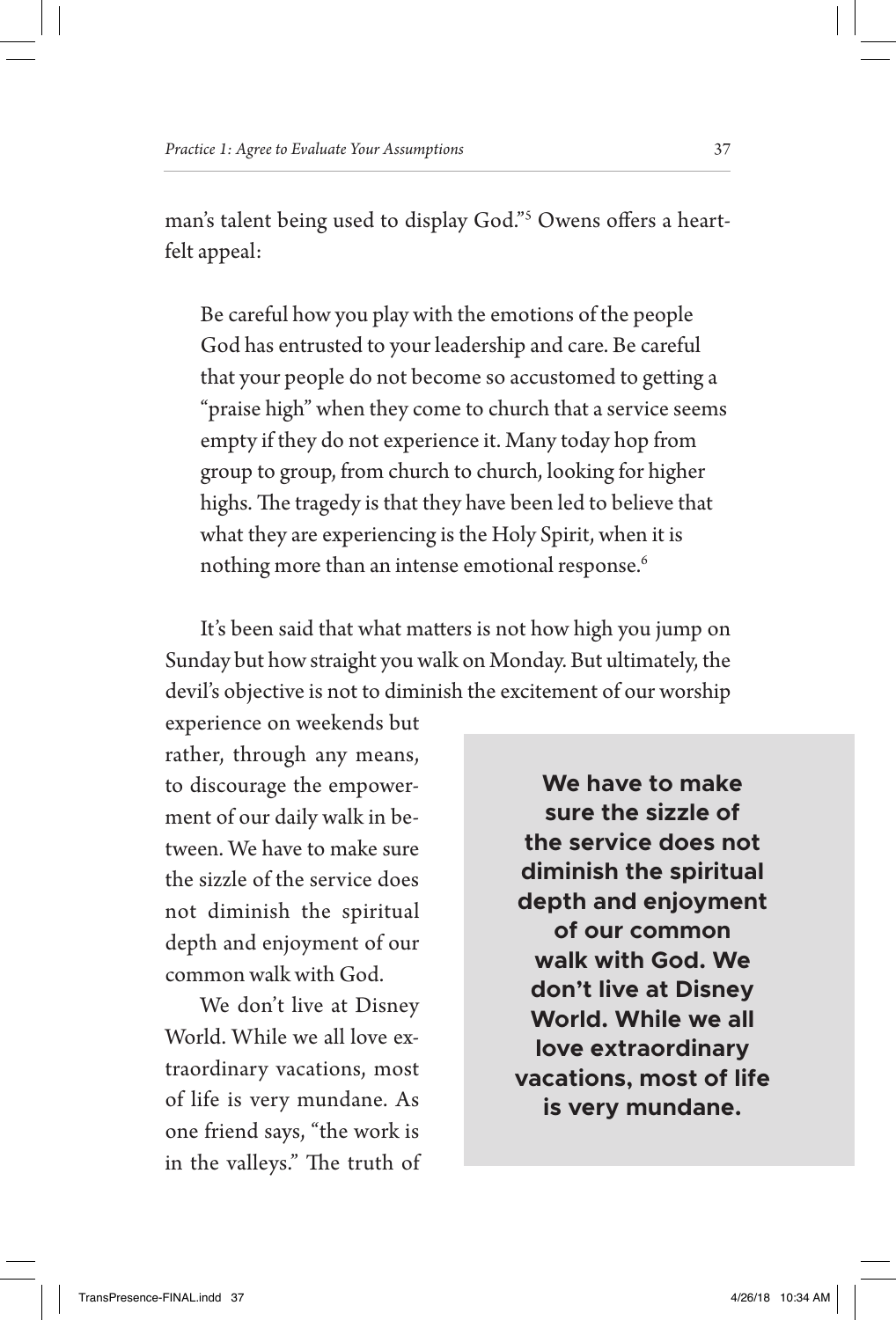the indwelling Spirit of God can make the mundane meaningful and the ordinary extraordinary as we walk with Christ day by day. ( Just in case you think that I am "against" emotions, chapter 9 of this book discusses how to enjoy the gift of emotion.)

# **LEA NING ON OURSELVES**

Regardless of your theological journey in connection to the Holy Spirit, you might need to overcome one other major factor in your past. I'll be the first to confess this one. We have a tendency to live independently of the Holy Spirit. We just don't sense a deep and consistent need for Him. My friend, Robbie Symons, summarized it well: "We need to stop trying and start relying!"

Charles Spurgeon, perhaps the greatest and most widely read preacher of recent centuries, exemplified a humble reliance on the Holy Spirit. His ministry, based at the Metropolitan Tabernacle in London in the late 1800s, resulted in scores of thousands of people coming to Christ along with the launching of an orphanage and a pastor's college. As he mounted the pulpit each week to preach to thousands, he silently declared to his own heart, with each of the fifteen steps, "I believe in the Holy Spirit. I believe in the Holy Spirit. I believe in the Holy Spirit." Spurgeon wrote: "Without the Spirit of God we can do nothing; we are as ships without wind, or chariots without steeds; like branches without sap, we are withered; like coals without fire, we are useless; as an offering without the sacrificial flame, we are unaccepted."7

# **PRYING US LOOSE**

By now, I have probably emerged as an equal opportunity offender. Admittedly, I have spoken in broad terms around the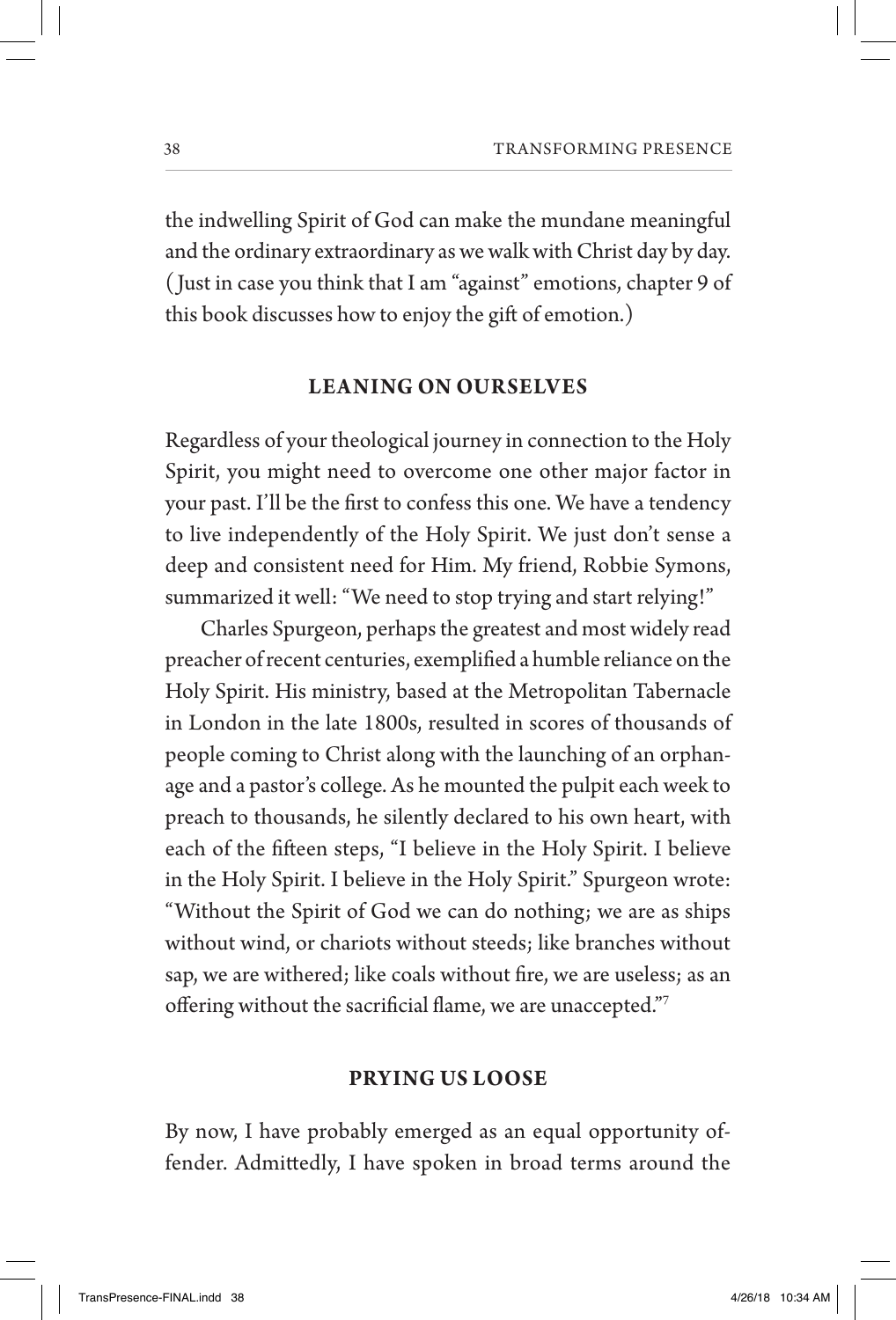categories of the spooky, the sensational, the stuck, the sizzling, and even the stubborn frameworks we adopt with regard to the work of the Spirit. But my heart's desire is to pry us all loose from anything that is not clearly biblical, spiritual, edifying, and gospel-promoting. These are urgent days in our society when the influence of the gospel is waning, to say the least. Our only real hope is Jesus Christ living through a revived church. This powerful enlivening work of the Word and Spirit must, in the truest sense, be an expression of the promises and principles of the Holy Spirit's own words, recorded in the Scriptures.

As we begin the journey together, I feel inadequate to write about the work of the Holy Spirit. I wonder if any writer is capable of dealing with so profound a theme. To borrow a common adage, "it is like trying to capture an ocean full of understanding in a thimbleful of thought." The person and work of the Holy Spirit is not always easy to define or explain. In the process of writing, I have read dozens of books, some of them quite peculiar and others far more in-depth and theologically rich than anything I could offer. I don't write because I am an expert or Pulitzer Prize– winning author. I write because truth has changed my life and is burning in my soul. I do not want to go to the grave before I share it in a way that will help the most people experience the best the Holy Spirit has to offer for the glory of Jesus and the supernatural advancement of His glorious gospel.

Still, I feel much like Warren Wiersbe when he wrote at the beginning of one of his (many) books: "I felt like a man trying to lay sunbeams in a row while evening was marching inexorably in. Then I decided that the problem was not the vastness of the subject but the narrowness of my own experience."<sup>8</sup>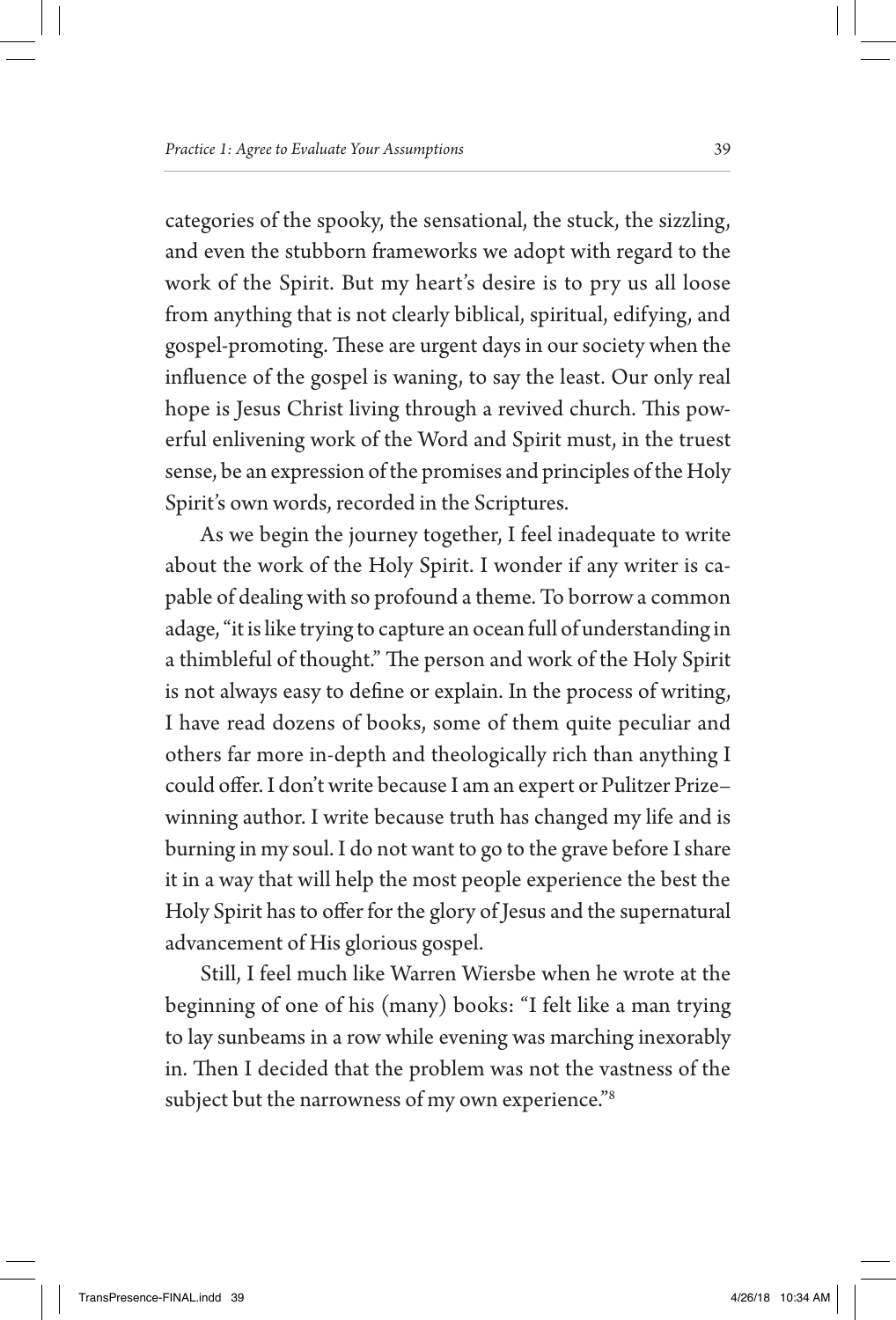# **OPEN MIND, OPEN HEART**

Let's agree together that we want to embrace the best of both Word and Spirit. I urge you, at the points where you may disagree—ponder and explore with an open mind what the Bible actually teaches.

In his book *Forgotten God*, Francis Chan asks,

Are you willing to pursue truth in your journey to know and be known by the Holy Spirit? Do you have enough humility to be open to the possibility that you have been wrong in your understanding of the Spirit? It's easy to get into "defensive mode," where you quickly disagree and turn to proof texts and learned arguments to defend what you've always believed. Rather than guarding your perspective, consider taking a fresh look at familiar passages to make sure you haven't missed something. You may end up with the same theology you've always had, but maybe you won't. Don't let your views be determined by a particular denomination or by what you've always been told. Within the context of relationship with other believers, seek out what God has said about His Spirit. Open up your mind and your life to the leading of the Spirit, regardless of what others may think or assume about you.<sup>9</sup>

Chan's words are important. Not only is the Holy Spirit often the "forgotten God," but for many of us He may be the "misrepresented God." Theologian Robert Lightner pointed out that the biblical doctrine of the Holy Spirit suffers today from three extremes: abuse, neglect, and distortion.<sup>10</sup>